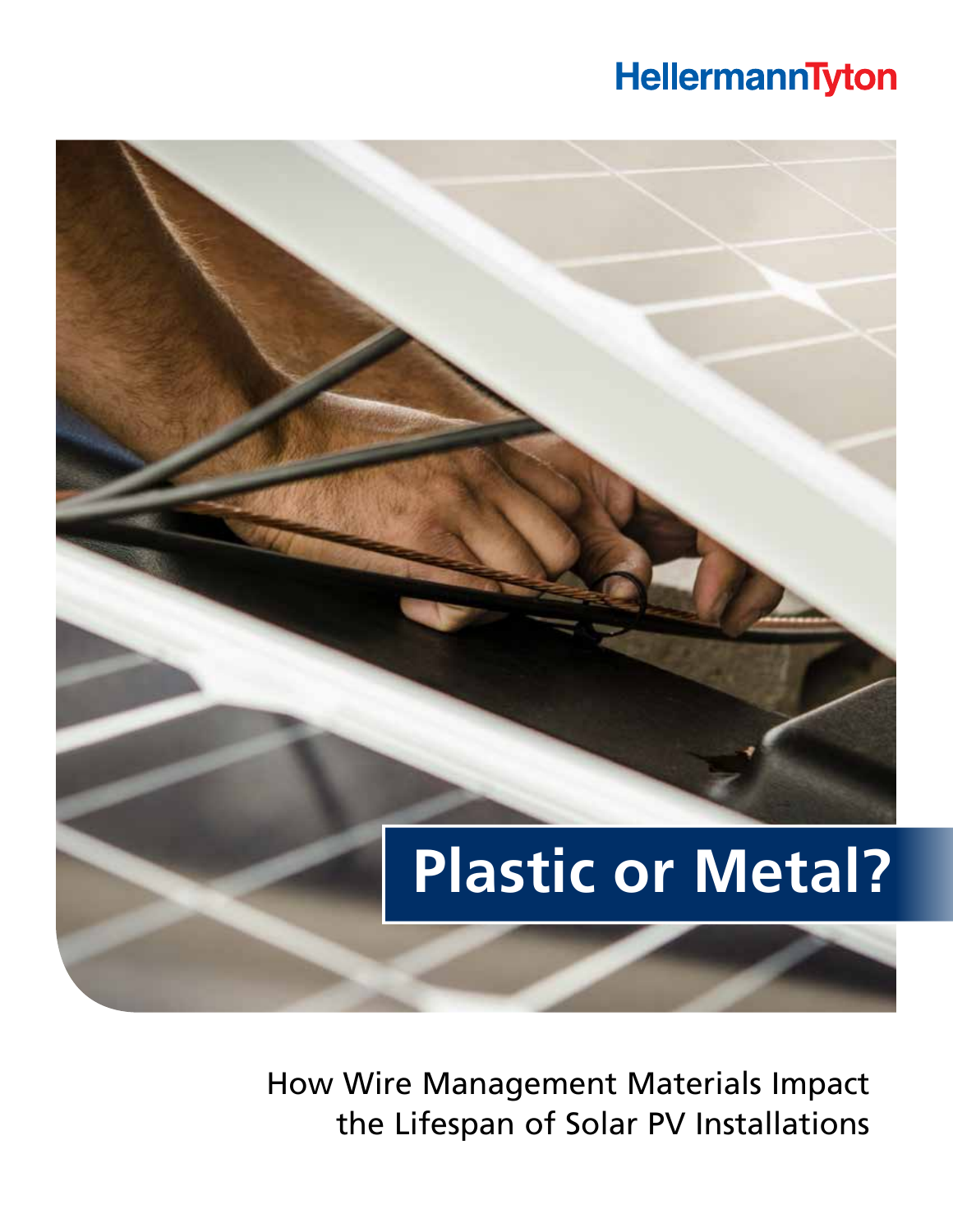# How Wire Management Materials Impact the Lifespan of Solar PV Installations

This white paper discusses one of the questions we hear most often regarding wire management for solar applications: Which is better – metal or plastic?

While there is no easy answer, this paper will help solar designers and installers understand the qualities of metal, plastic and plastic-coated metal wire management components. We include a primer on different plastic compounds best suited for long life in the menacing solar environment.

HellermannTyton presents this information based on years of qualitative evidence we have gathered from utility-scale installations located in some of the most environmentally challenging environments in North America.



# **Metal**

Perhaps the number one reason some installers prefer metal is it offers long service life. However, cable insulation can wear away or be sliced open due to sharp edges often found on metal fasteners, resulting in the potential for arc faults. This damage to the cable is often exacerbated by wind, thermocycling of cables, tracker motion or simply an installer pulling the cable too tightly or at an inappropriate angle.

With metal products, minor differences in design can have major implications.

These illustrations show how some solar edge clips have small push points that cause installers to experience thumb pain with repeated use. Installing hundreds of thousands of HellermannTyton edge clips on an average solar farm increases efficiency and installation quality, saving potentially hundreds of hours in labor and strain-related downtime versus poorly engineered clips. And thanks to remarkable engineering, our clip offers the lowest insertion force and highest extraction resistance in the industry.

Another engineering focus for our line of metal edge clips is designedin cable protection. Not only do we incorporate a leaf spring into the design, allowing for less direct metal-to-wire contact, we also round the edges in critical areas. Many suppliers simply deburr edges during the manufacturing process. We take risk mitigation further by using rolled steel. While other metal clips show sharp, hard edges, our advantage shows off in the details. Rolled steel edge clips are far less likely to nick or damage PV cables over the life of the system, through all the wind gusts and thermocycling, perching birds and busy installers rushing their work after a long, hot day on the roof.

2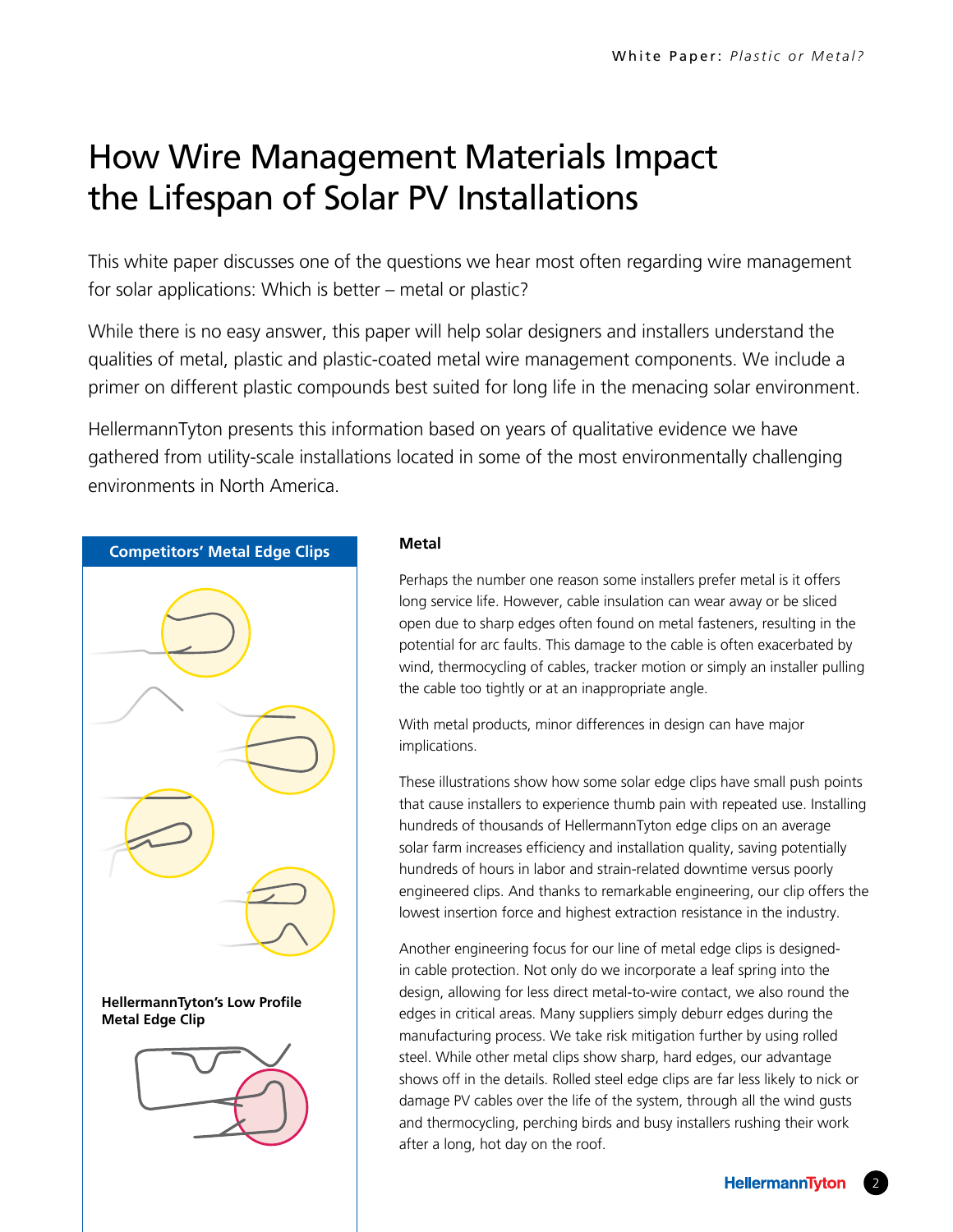In summary, metal offers long service life, but there are dangers in wrapping a high voltage cable in it. By choosing metal, you are choosing a material that is conductive and could eventually cause a short or arc fault. That's why our metal fasteners have coined edges, which reduce the chances of this happening. The risk is potentially increased depending on installation procedures by field installers. That's why we focus on the smallest details of metal wire management components as well as best installation practices.

### **Plastic**

#### *Selecting the Right Engineered Plastic*

Off-the-shelf materials are appropriate for general-purpose applications, but in solar, they provide short-term value that can quickly lead to uncontrolled maintenance costs. Simple UV-rated and PA66 outdoor grade materials can deliver in certain situations but fail to measure up to environmental extremes. When opting for an engineered plastic, you are choosing a softer material than metal, which makes it less likely to slice through a cable jacket, but climate and site conditions will need to be carefully considered to determine what products make the most sense for a given application.

Our solar materials are formulated with UV stabilizers, UV absorbers or exceptionally strong base plastics designed for extended lifespans. Depending on your application, we offer budget-friendly solutions that outlast so-called value-priced products – all the way up to our new 25-year PVDF products for the most maintenance-free cable management you can get.

#### **How Our Materials Compare**

#### **PA66HIRHSUV**

As a base material, PA66 is a weak UV resistant material. HellermannTyton's unique blend includes an added UV stabilizer, high-impact resin and heat stabilizers. This material offers excellent cost savings while withstanding the everyday wear and tear in most solar applications.

#### **POMUV**

Also known as Polyacetal, a crystalline copolymer. With added UV stabilizers, this material delivers predictable, long-term performance over a wide range of temperatures. It has good chemical resistance with increased strength and rigidity.

#### **Nylon 12**

This material absorbs minimal moisture, even in environments with frequent humidity cycling. Basic PA12 provides strong resistance to chemicals, oils and salts, while providing excellent UV resistance. We add UV and heat stabilizers to enhance strength and durability.

#### **PVDF**

Our fluoropolymer-based material provides some of the highest UV, chemical and thermal resistance of any plastic resin. Tough and extraordinarily long lasting, PVDF is designed to virtually eliminate wire management failure over the life of a PV system.



3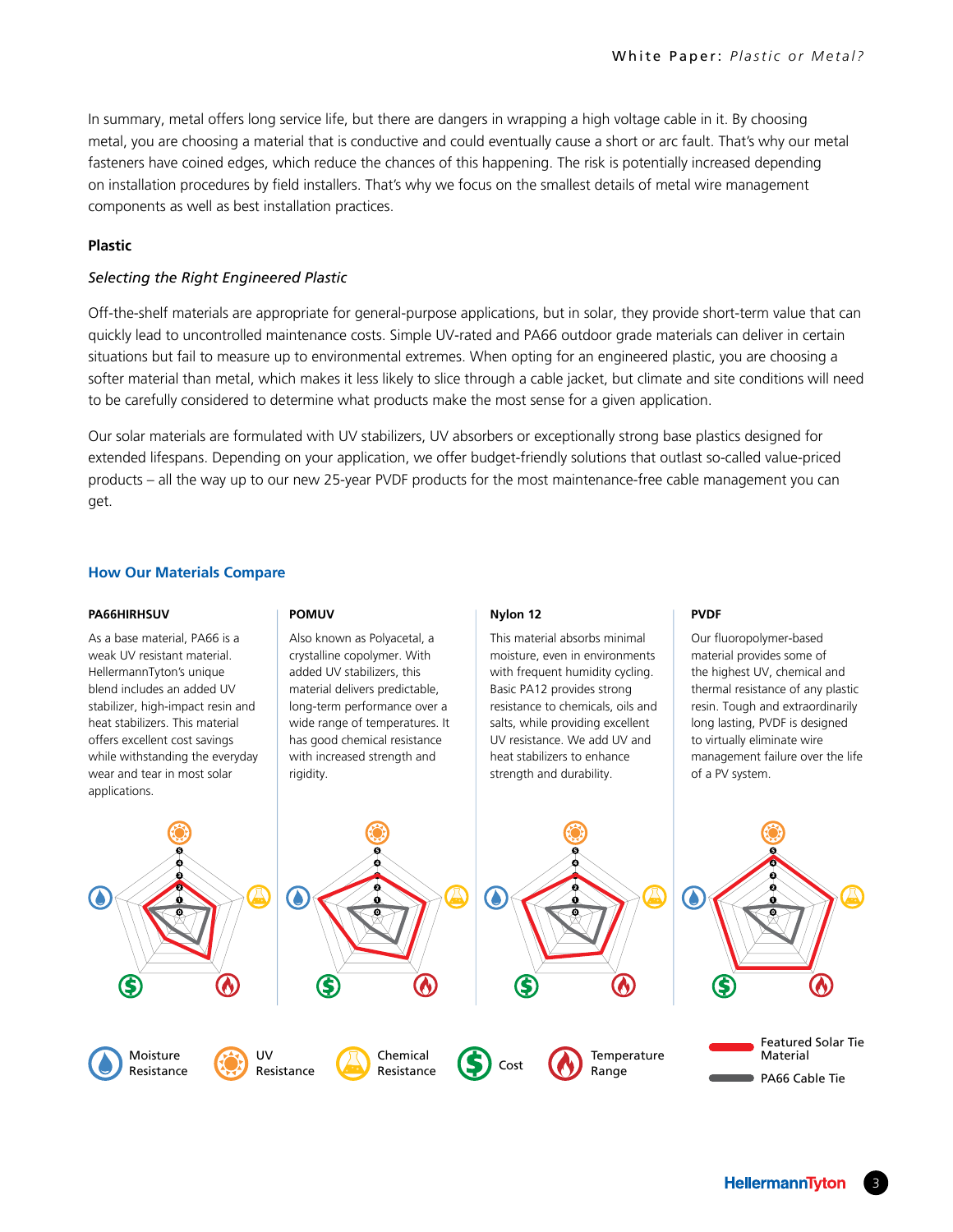# *Temperatures and Heat*

Rooftop solar installations can often reach 160-180 degrees F (70 to 82 degrees C) and utility-scale solar farms are often installed in some of the hottest regions of the world. When talking about solar systems and wire management, temperature is one of the most common reasons plastic components fail.

Most cable ties from the big box stores are rated for a maximum of 150 degrees F. While the price may be "right," these ties become brittle and begin to break down in a matter of months, not the years a PV system is rated for.

All HellermannTyton engineered Solar Ties are rated for their environments, especially temperature. For over 50 years, we have been the market leader in providing engineered products for almost every automotive, farm equipment and heavy duty truck manufacturer in the world. With that comes a deep understanding of temperature effects and what it takes to make a product last. That knowledge combined with our solar expertise is why many of the top solar companies have installed our parts on over 10 GWs of solar worldwide.

The graphs below reveal how temperature can impact fastener strength. The data on the left shows strength over time at 30 degrees C; the graph on the right that shows how much faster plastic materials degrade at high temperatures. Heat stabilizers and heat stabilized materials are critical when specifying long-lasting wire management products.



# **Fluorescent UV lamp, 45W/m2 (300-400 nm)**

#### Acc. to TABOR and WAGENMAKERS

*Source: Atlas Material Testing Solutions*

#### *Moisture Resistance*

We normally don't think of plastics absorbing water, but they do. Nylons (PA66/polyamides) are hygroscopic materials, meaning they absorb and release moisture. Water content in polyamides is important during the manufacturing process. It's also important for the molded part's physical properties, as the mechanical properties of a polyamide material are affected by its water content – especially flexibility and minimum tensile strength. A base PA66 is the least stable of materials. HellermannTyton's proprietary blend, PA66HIRHSUV, stands up better to moisture fluctuations, especially in very dry conditions, because of its impact modifier. The impact modifier keeps the material from becoming brittle, even in the driest of conditions. Nylon 12, POM and PVDF have non-hygroscopic base materials, meaning they are much less affected, if at all, by moisture.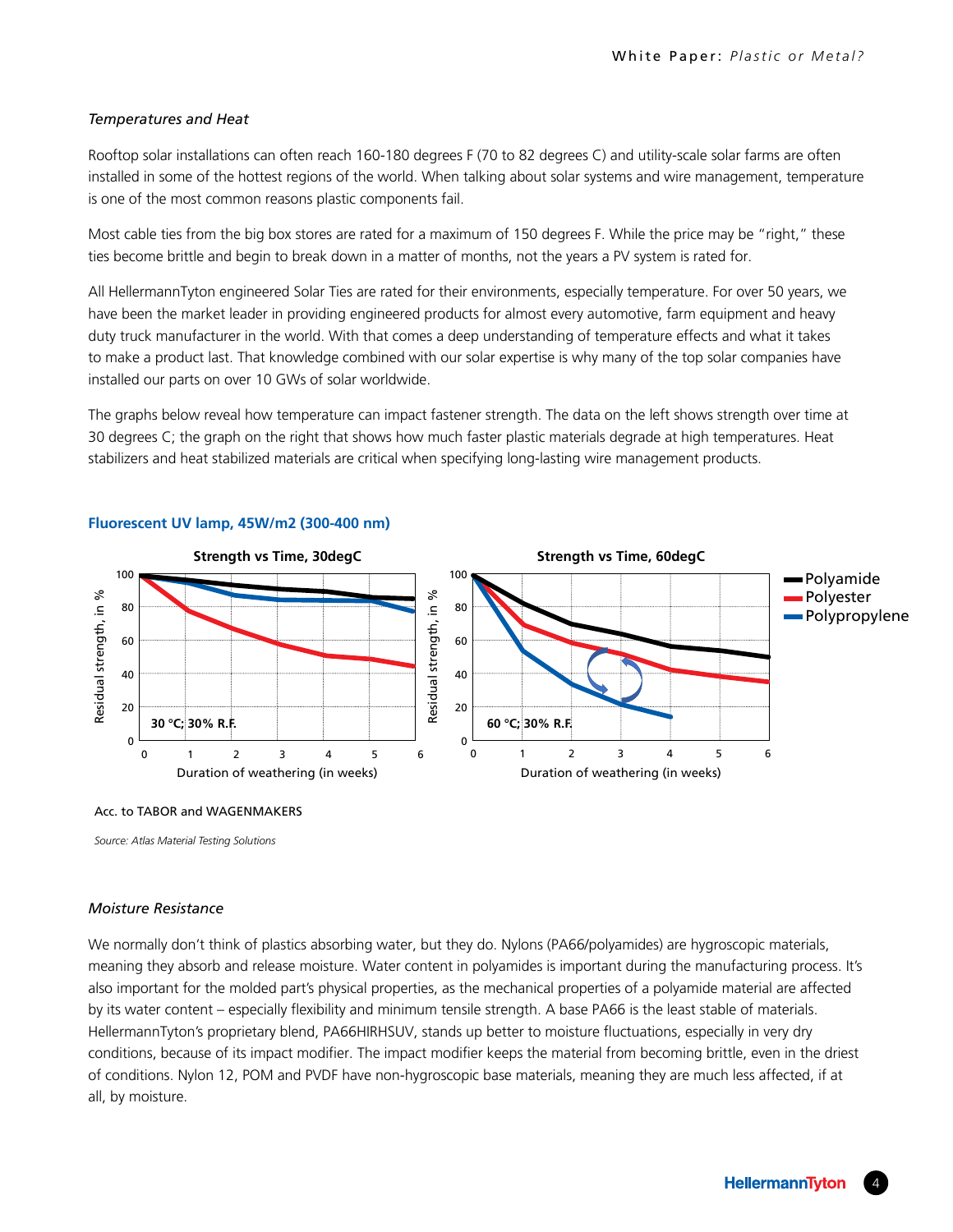# *Chemical Resistance*

Many chemicals can come into contact with a PV array, including those sprayed for dust and vegetation suppression, pest control and other various elements. One of the main benefits of plastic wire management is eliminating the chance of dissimilar metals reacting with one another. This is a concern we have heard from many developers over time. By choosing a plastic wire management solution, corrosion is less of a concern. Galvanic corrosion from salts and moisture can also play a part in the strength of metal wire management components.

# *UV Exposure*

UV exposure can be an issue even on the back of a panel. Between 20 and 30 percent of the sun's energy can hit the back of the panel due to the reflectance – measured in albedos - of the soil. Our solar materials are formulated with UV stabilizers, UV absorbers or exceptionally strong base plastics designed for extended lifespans.

# **Lifespan of UV Materials**



#### **SIMULATED YEARS OF EXPOSURE**

Several factors come into play when selecting the right material for your application. Choose an engineered plastic made for harsh outdoor environments. In addition to protecting the conductors from failure in long-term UV exposure locations, it also helps lower your maintenance costs over the life of the system.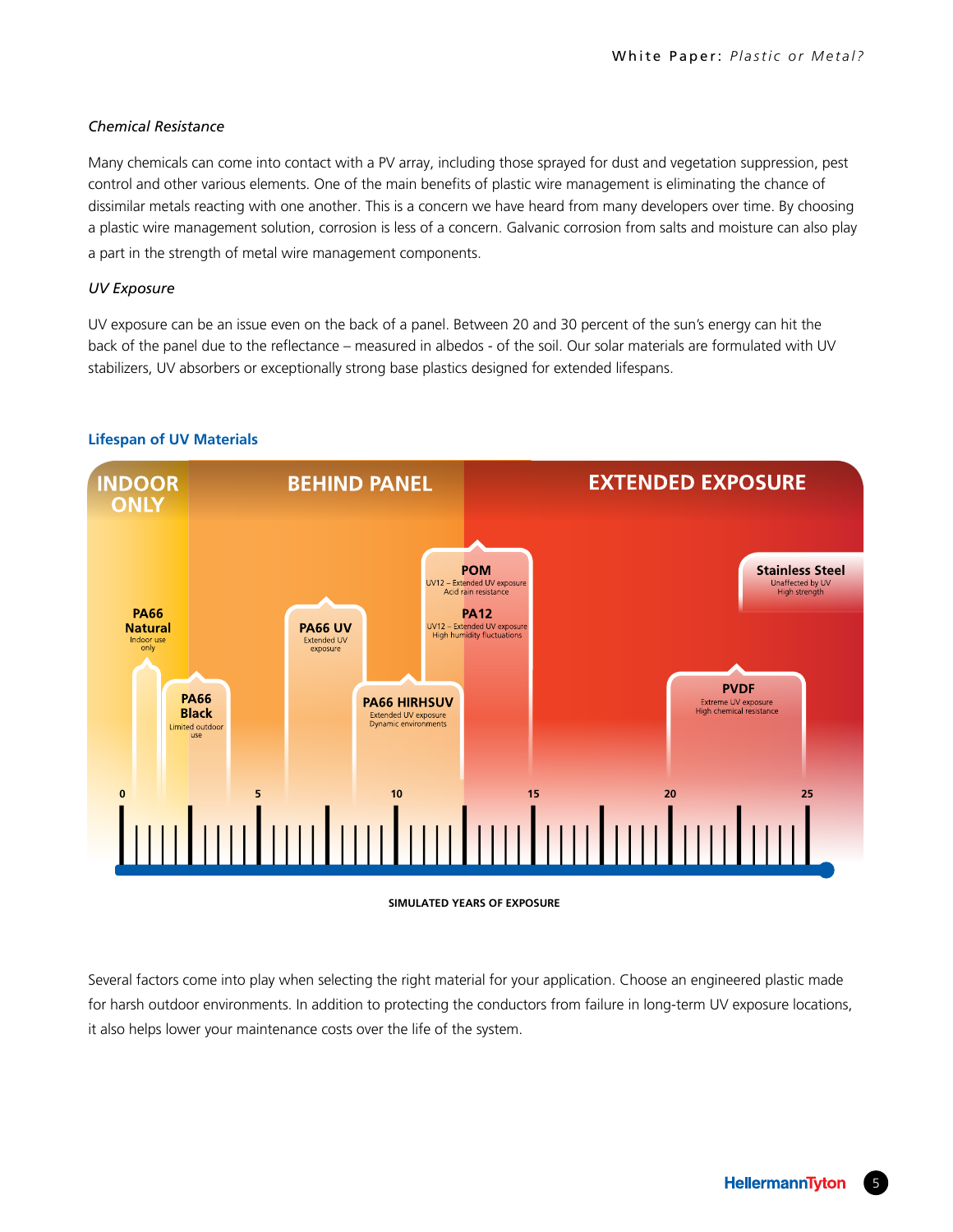# *Plastic-Coated Metals*

On paper, a metal wire management component coated in plastic or rubber appears to be the best of both worlds – the durability of metal with the insulating properties of plastic. Our experience in the field has identified flaws in both the design and application of these parts.

Coatings adhere poorly to stainless steel. We have seen many field failures – coatings breaking off after only a few years of environmental exposure. This seems to be most common with coated stainless-steel cable ties. Many vinylcoated parts, such as P-straps, cushion clamps, one-holes, etc. are protected by a coating that is in no way suitable for tough, outdoor applications.

Other issues occur from installation errors including exposing the protective coating to a sharp metal edge. The most common sharp metal edge is the module mounting hole.

These issues with the protective coating all result in exposure of conductors to the underlying metal. Often, the wire management part is installed in a manner that necessitates the protective coating remain intact. For example, using a clamp at the end of the row on a single-axis tracker system ensures the bundle survives the constant motion of the tracker and other forces (UV, wind, thermocycling of cable, etc.). However, if the coating peels off or the cushion slips out of the clamp, the result is a moving bundle of cable against a narrow, metal edge.

One further issue with these parts, relating to longer term O&M costs, is detection. If a plastic wire management component fails, the need for correction is obvious. If the coating on a metal part fails, it may be impossible to see damage to conductors. This can lead to arc issues that may cost much more than the replacement costs of failed wire management.





*A vinyl coated, stainless steel tie cinched so tight that it cut through the wire. Photo source: PV Pros, Inc.*

# **Summary**

All wire management systems are subject to improper installation. It is imperative to understand the installation crew's capabilities and the care they will give to the smallest details of securing wire safely. Or, chose a fastener that is tolerant of a wide variety of installation methods.

In choosing a particular material or type of wire management component, metal tends to be more forgiving to install but less forgiving to the cable if installed improperly. Plastic wire management runs the opposite, requiring more care to install but ultimately gentler on cable insulation.

These considerations are an important part of your wire management strategy to ensure a long-term solar installation. HellermannTyton has gigawatts of global experience in selecting the suitable wire management components and strategy for your solar sites environmental hazards.

HellermannTyton consults daily on the characteristics of our materials, providing installers and administrators a thorough understanding of how to specify the right components for their systems. For a hassle-free consultation on your next solar project, no matter the size, call a solar installation expert at 414-355-1130, extension 8475.